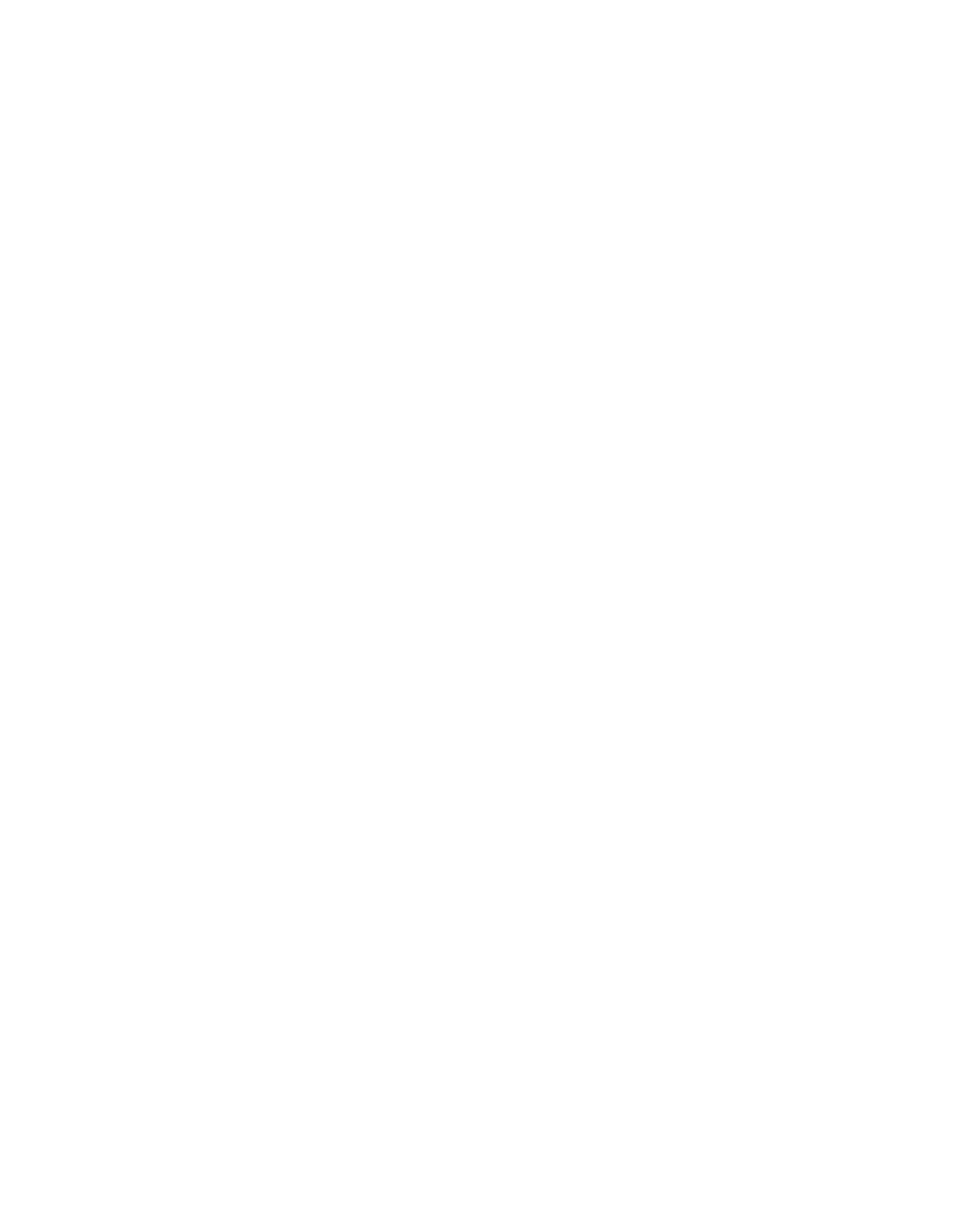**dWW Wo.** $\boldsymbol{\mathfrak{F}}$  **-N- Z ] up<u>s</u>ide down on work surface. Place steering axle assembly**  $\boldsymbol{\mathfrak{F}}$ **onto last zrungs on one end of the basket (FIG.1), and secure in viðula 44 bolits, 4** - í  $\delta$   $\alpha$  (washe **E**, and **4** -  $\delta$   $\alpha$  i u o  $\gamma$ OTEv  $\beta$  **Place X** fender washers on bolt and slip into opening of rung on basket (FIGLE) bolt and washer under axle assembly and insert through holdnstall locknut on bollHAND TIGHTEN ONLY! (FIG.3)Repeat process with otheß bolts. Center Axle assembly in middle of basket and tighteboatts (FIG4). Washer wilbowas bolts are tightened.



**FIG. 2** 

STEP 2: Follow instructions for Step 1 to install rear axle assemblo basket **(FIG.5).** 



 **FIG.5**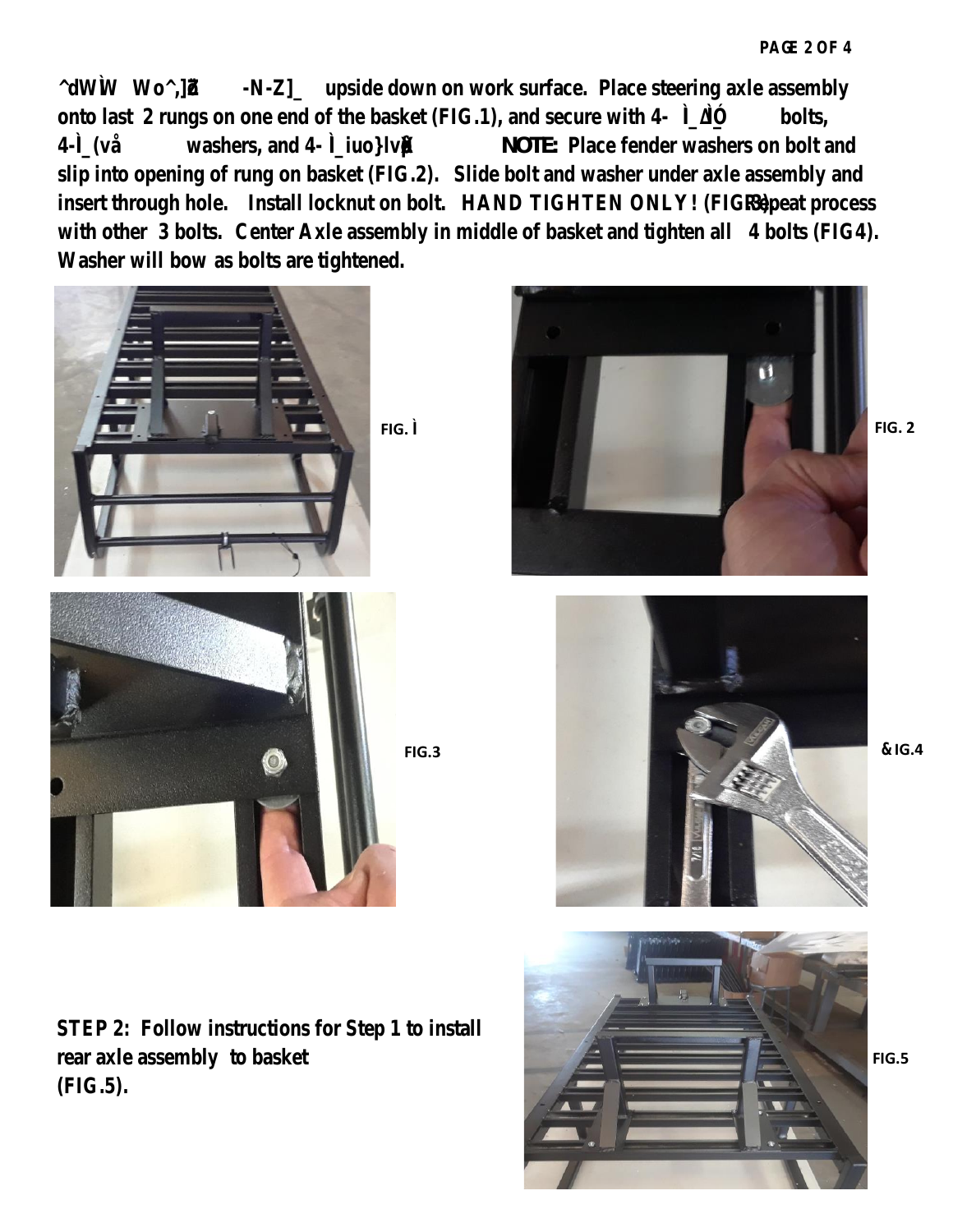**STEP 3: Slide axles through holes in axle assemblies (FIG.6). Next slide wheel spacers over axles (FIG.7). Slide wheels over axles until end of axle is visible (FIG.8). NOTE: Make sure valve stems on wheels are facing out. Secure wheels to axles using 5/8" flat washers and cotter pins (fig.9).** 





**STEP 4: Turn cart assembly onto wheels. Attach handle holder to top round bar of basket on the end with front steering assembly. Secure with 1- padded clamp, 1- ¼"x ½" bolt and 1- ¼" jam locknut (FIG.10). Tighten bolt. NOTE: Handle holder will be moveable after installation. Secure lanyard attached to quick pin around same round bar. Quick pin will be used to secure handle into handle holder (FIG.11 and FIG.12 (next page)).**